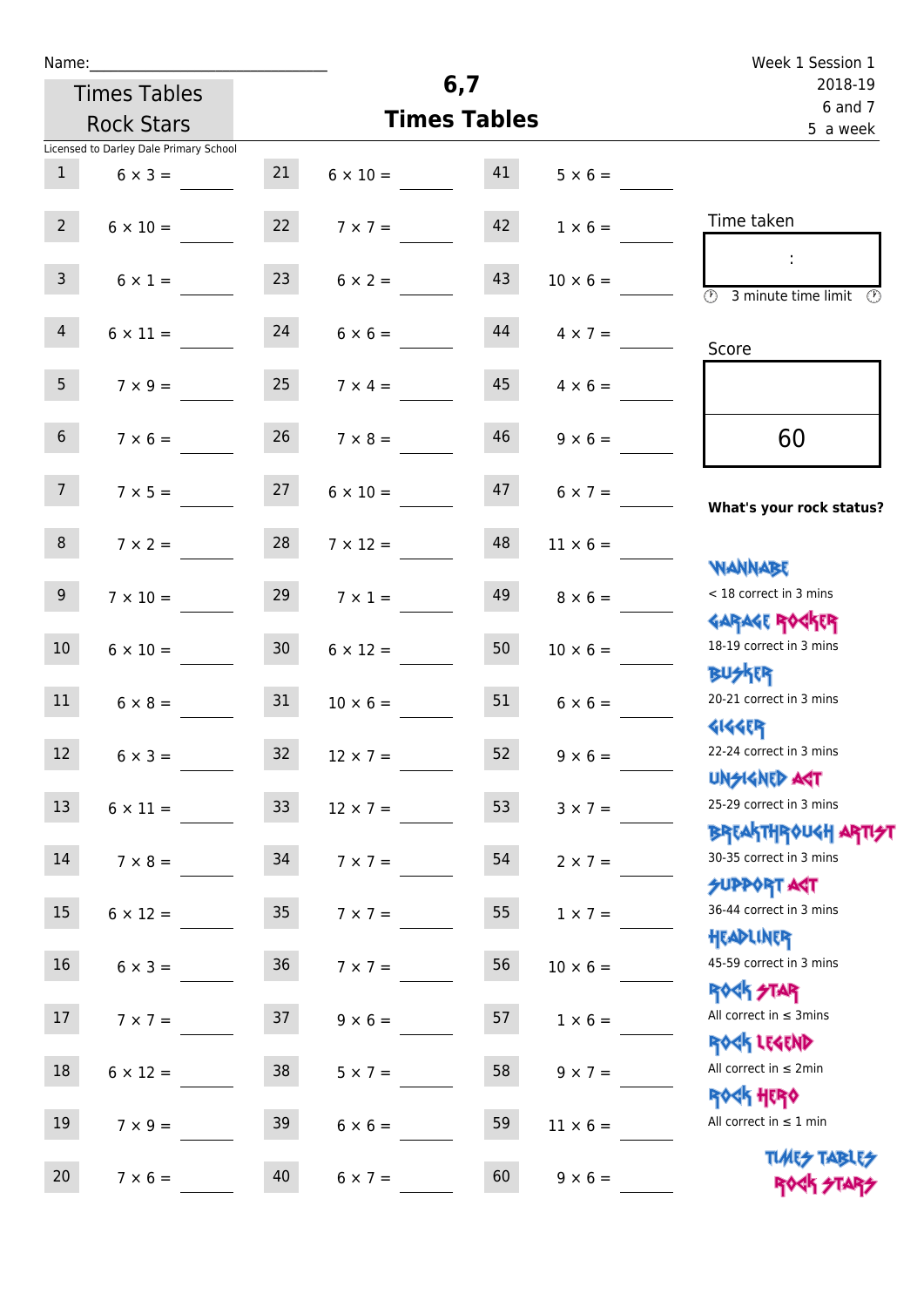| Name:           |                                        |    |                                  |                  |                     |                          |    |                      | Week 1 Session 2                                           |
|-----------------|----------------------------------------|----|----------------------------------|------------------|---------------------|--------------------------|----|----------------------|------------------------------------------------------------|
|                 | <b>Times Tables</b>                    |    |                                  |                  | 6,7                 |                          |    |                      | 2018-19<br>6 and 7                                         |
|                 | <b>Rock Stars</b>                      |    |                                  |                  | <b>Times Tables</b> |                          |    |                      | 5 a week                                                   |
|                 | Licensed to Darley Dale Primary School |    |                                  |                  |                     |                          |    |                      |                                                            |
| $\mathbf{1}$    |                                        | 13 |                                  | 25               | $37\,$              |                          | 49 |                      |                                                            |
|                 | 35<br>7                                |    | 14<br>7 <sup>1</sup>             | $\overline{7}$   | $\overline{7}$      | $70\,$<br>$\overline{7}$ |    | $\overline{7}$<br>84 | Time taken                                                 |
| $\overline{2}$  |                                        | 14 |                                  | 26               | 38                  |                          | 50 |                      |                                                            |
|                 | $\overline{7}$<br>14                   |    | $\overline{7}$<br>$\overline{7}$ | $\,$ 6 $\,$      | 60                  | 72<br>$\,6$              |    | 6<br>66              | $\overline{\odot}$<br>3 minute time limit<br>$\circled{r}$ |
| $\mathsf{3}$    |                                        | 15 |                                  | 27               | 39                  |                          | 51 |                      | Score                                                      |
|                 | $\overline{7}$<br>70                   |    | 66<br>6 <sup>1</sup>             | $\boldsymbol{7}$ | 77                  | $36\,$<br>$\,6\,$        |    | $6\,$                |                                                            |
| 4               |                                        | 16 |                                  | 28               | 40                  |                          | 52 |                      | 60                                                         |
|                 | $\,6\,$<br>66                          |    | 14<br>7 <sup>1</sup>             | $\boldsymbol{6}$ | 42                  | $72\,$<br>$\,6$          |    | 60<br>6              |                                                            |
| $5\phantom{.0}$ |                                        | 17 |                                  | 29               | 41                  |                          | 53 |                      | What's your rock status?                                   |
|                 | 77<br>$\overline{7}$                   |    | 77<br>7 <sup>1</sup>             | $\overline{7}$   | 77                  | $21\,$<br>$\overline{7}$ |    | 14<br>$\overline{7}$ | <b>WANN</b>                                                |
|                 |                                        |    |                                  |                  |                     |                          |    |                      | < 18 correct in 3 mins                                     |
| $\sqrt{6}$      |                                        | 18 |                                  | 30               | 42                  |                          | 54 |                      | <b>GARAGE ROCKER</b>                                       |
|                 | 6<br>36                                |    | 35<br>7 <sup>1</sup>             | $\bf 6$          | 42                  | 48<br>$\,6$              |    | 56<br>7              | 18-19 correct in 3 mins                                    |
|                 |                                        |    |                                  |                  |                     |                          |    |                      | <b>BUSKER</b>                                              |
| $7\overline{ }$ |                                        | 19 |                                  | 31               | 43                  |                          | 55 |                      | 20-21 correct in 3 mins                                    |
|                 | 14<br>7                                |    | 42<br>$\,6\,$                    | 6                | 36                  | 42<br>6                  |    | 30 <sub>o</sub><br>6 | <b>4144EP</b>                                              |
|                 |                                        |    |                                  |                  |                     |                          |    |                      | 22-24 correct in 3 mins                                    |
| $\,8\,$         |                                        | 20 |                                  | 32               | 44                  |                          | 56 |                      | <b>UNGIGNED AST</b><br>25-29 correct in 3 mins             |
|                 | $30$<br>$\,6$                          |    | $18\,$<br>$\boldsymbol{6}$       | 6                | 6                   | 72<br>6                  |    | 6<br>66              | <b>BREAKTHROUGH</b>                                        |
|                 |                                        |    |                                  |                  |                     |                          |    |                      | 30-35 correct in 3 mins                                    |
| $9\,$           |                                        | 21 |                                  | 33               | 45                  |                          | 57 |                      | <b>SUPPORT AGT</b>                                         |
|                 | $30$<br>6                              |    | 72<br>6                          | 7                | 63                  | $\overline{7}$<br>7      |    | 42<br>6              | 36-44 correct in 3 mins                                    |
|                 |                                        |    |                                  |                  |                     |                          |    |                      | HEADLINER                                                  |
| 10              |                                        | 22 |                                  | 34               | 46                  |                          | 58 |                      | 45-59 correct in 3 mins                                    |
|                 | 21<br>7                                |    | 14<br>$\overline{7}$             | 7                | $\overline{7}$      | $77\,$<br>7              |    | $\overline{7}$<br>7  | 外M<br><b>R</b><br>All correct in $\leq$ 3mins              |
|                 |                                        |    |                                  |                  |                     |                          |    |                      | ROCK LEGEND                                                |
| $11\,$          |                                        | 23 |                                  | 35               | 47                  |                          | 59 |                      | All correct in $\leq 2$ min                                |
|                 | 66<br>6                                |    | 36<br>6                          | $\,6\,$          | 54                  | 12<br>6                  |    | 7<br>$70$            | <b>ROCK HERO</b><br>All correct in $\leq 1$ min            |
| 12              |                                        | 24 |                                  | 36               | 48                  |                          | 60 |                      |                                                            |
|                 | 54<br>6                                |    | $30\,$<br>6                      | 7                | 77                  | $18\,$<br>6              |    | $35\,$<br>7          | <b>TLARS</b>                                               |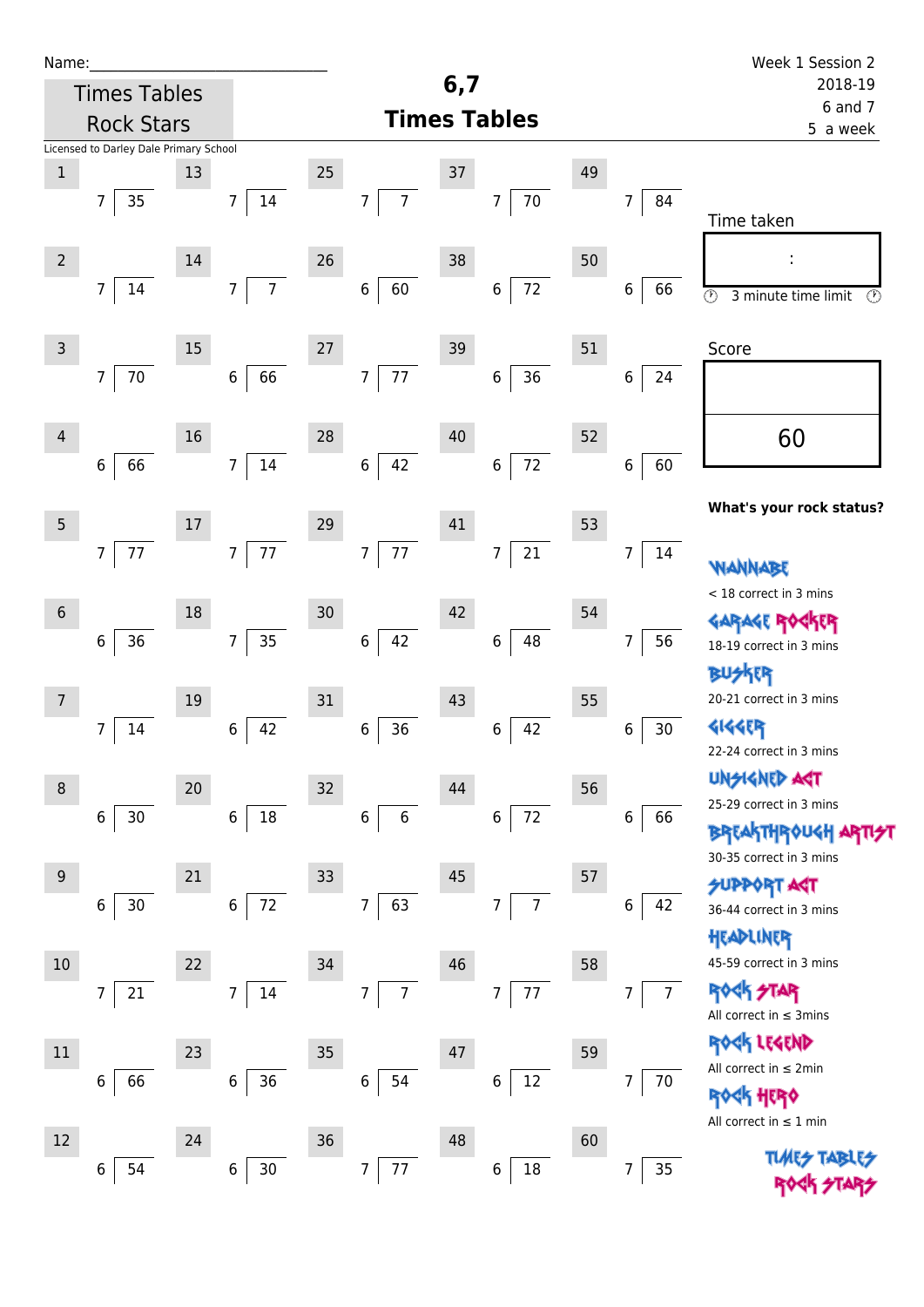| Name:           |                                                           |        |                                |                                    |                                     |    |                              | Week 1 Session 3                                                                                |
|-----------------|-----------------------------------------------------------|--------|--------------------------------|------------------------------------|-------------------------------------|----|------------------------------|-------------------------------------------------------------------------------------------------|
|                 | <b>Times Tables</b>                                       |        |                                |                                    | 6,7                                 |    |                              | 2018-19                                                                                         |
|                 | <b>Rock Stars</b>                                         |        |                                |                                    | <b>Times Tables</b>                 |    |                              | 6 and 7<br>5 a week                                                                             |
| $1\,$           | Licensed to Darley Dale Primary School<br>7<br>$\times$ 7 | 13     | 7<br>$\times 6$                | 7<br>25<br>$\times$ 5              | 6<br>37<br>$\times$ 3               | 49 | 6<br>$\times$ 1              | Time taken                                                                                      |
| $\overline{2}$  | 6<br>$\times$ 6                                           | $14\,$ | 7<br>$\times$ 9                | 7<br>26<br>$\times$ 12             | 6<br>38<br>$\times$ 5               | 50 | 6<br>$\times$ 1              | t,<br>$\circledcirc$<br>3 minute time limit<br>$\mathcal{O}$                                    |
| $\overline{3}$  | 6<br>$\times 2$                                           | 15     | 7<br>$\times$ 4                | $\overline{7}$<br>27<br>$\times$ 5 | 6<br>39<br>$\times$ 8               | 51 | $\overline{7}$<br>$\times$ 1 | Score                                                                                           |
| $\overline{4}$  | 7<br>$\times$ 5                                           | 16     | 7<br>$\times$ 7                | 7<br>28<br>$\times 2$              | $\overline{7}$<br>40<br>$\times$ 4  | 52 | 6<br>$\times 2$              | 60                                                                                              |
| 5               | 6<br>$\times$ 9                                           | $17\,$ | 7<br>$\times$ 3                | 6<br>29<br>$\times$ 5              | 6<br>41<br>$\times$ 11              | 53 | 7<br>$\times$ 3              | What's your rock status?<br><b>WANNABE</b>                                                      |
| $6\phantom{1}6$ | $\overline{7}$<br>$\times$ 11                             | 18     | 6<br>$\times$ 7                | 6<br>30<br>$\times$ 10             | $\overline{7}$<br>42<br>$\times$ 4  | 54 | 6<br>$\times$ 7              | < 18 correct in 3 mins<br><b>GARAGE ROGKER</b><br>18-19 correct in 3 mins                       |
| $\overline{7}$  | 6<br>$\times$ 4                                           | 19     | 7<br>$\times$ 10               | 7<br>31<br>$\times$ 9              | $\overline{7}$<br>43<br>$\times$ 9  | 55 | 6<br>$\times$ 4              | <b>BUSKER</b><br>20-21 correct in 3 mins<br><b>4144EP</b><br>22-24 correct in 3 mins            |
| $\,8\,$         | $\overline{7}$<br>$\times$ 5                              | 20     | 6<br>$\times$ 5                | 7<br>32<br>$\times$ 6              | 7<br>44<br>$\times$ 9               | 56 | 6<br>$\times$ 7              | <b>UNSIGNED AGT</b><br>25-29 correct in 3 mins<br>ΒΡΓΑ <sup>Κ</sup> ΤΗΡΟυΚΗ ΑΡΤΙ <del>2</del> Τ |
| $9\,$           | $\overline{7}$<br>$\times$ 2                              | 21     | 6<br>$\times$ 2                | 7<br>33<br>$\times$ 8              | 7<br>45<br>$\times$ 8               | 57 | 7<br>$\times$ 4              | 30-35 correct in 3 mins<br><b>SUPPORT AST</b><br>36-44 correct in 3 mins                        |
| 10              | 6<br>$\times$ 3                                           | 22     | $\boldsymbol{7}$<br>$\times 2$ | 7<br>34<br>$\times$ 6              | $\overline{7}$<br>46<br>$\times$ 12 | 58 | 6<br>$\times$ 11             | HEADLINER<br>45-59 correct in 3 mins<br><b>ROCK STAR</b><br>All correct in $\leq$ 3mins         |
| 11              | 6<br>$\times$ 1                                           | 23     | 6<br>$\times$ 4                | 6<br>35<br>$\times$ 10             | $\overline{7}$<br>47<br>$\times$ 4  | 59 | $\,6$<br>$\times$ 12         | ROCK LEGEND<br>All correct in $\leq 2$ min<br><b>ROCK HERO</b>                                  |
| 12              | $\overline{7}$<br>$\times$ 5                              | 24     | 6<br>$\times$ 4                | 6<br>36<br>$\times$ 10             | $\overline{7}$<br>48<br>$\times$ 5  | 60 | 6<br>$\times$ 10             | All correct in $\leq 1$ min<br><b>TUARS TABLES</b><br>ROCK STARS                                |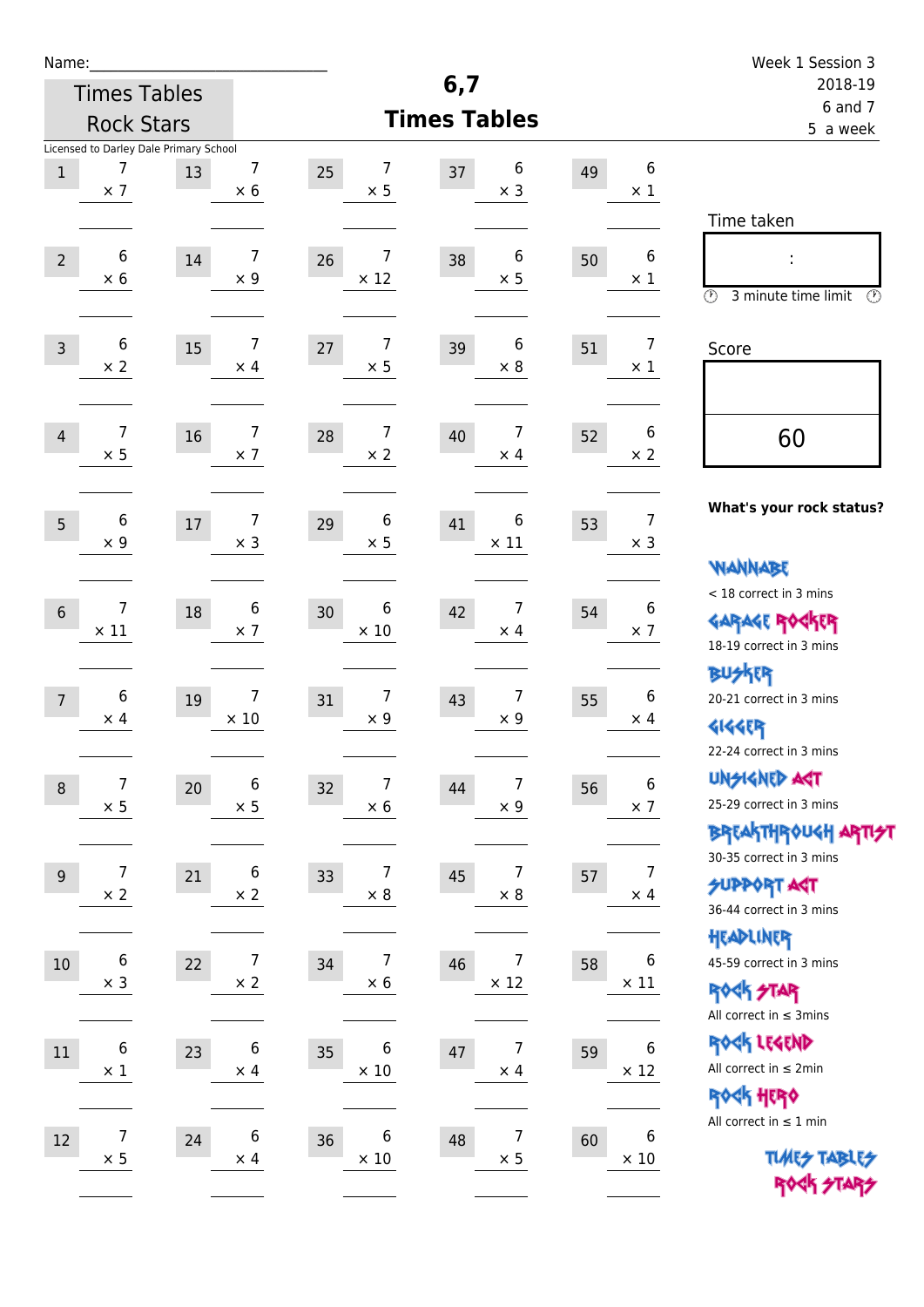|  | Name: |  |
|--|-------|--|
|  |       |  |

| Name:           |                                        |                 |                     |                    |               | Week 1 Session 4                                                 |
|-----------------|----------------------------------------|-----------------|---------------------|--------------------|---------------|------------------------------------------------------------------|
|                 | <b>Times Tables</b>                    |                 | 6,7                 | 2018-19<br>6 and 7 |               |                                                                  |
|                 | <b>Rock Stars</b>                      |                 | <b>Times Tables</b> |                    |               | 5 a week                                                         |
|                 | Licensed to Darley Dale Primary School |                 |                     |                    |               |                                                                  |
| 1               | $49 \div 7 =$                          | 21              | $28 \div 7 = 41$    |                    | $84 \div 7 =$ |                                                                  |
| $2^{\circ}$     | $42 \div 7 =$                          | 22              | $84 \div 7 =$       | 42                 | $18 \div 6 =$ | Time taken                                                       |
| 3 <sup>7</sup>  | $49 \div 7 =$                          | 23              | $42 \div 7 =$       | 43                 | $18 \div 6 =$ | - 11<br>3 minute time limit<br>$\mathcal{O}$                     |
| 4               | $77 \div 7 =$                          | 24              | $42 \div 6 =$       | 44                 | $24 \div 6 =$ | Score                                                            |
| 5 <sub>1</sub>  | $56 \div 7 =$                          | 25              | $54 \div 6 =$       | 45                 | $36 \div 6 =$ |                                                                  |
| 6 <sup>1</sup>  | $54 \div 6 =$                          | 26              | $36 \div 6 =$       | 46                 | $48 \div 6 =$ | 60                                                               |
| 7 <sup>7</sup>  | $60 \div 6 =$                          |                 | $27 \t 30 \div 6 =$ | 47                 | $42 \div 7 =$ | What's your rock status?                                         |
| 8               | $63 \div 7 =$                          |                 | $28$ $6 \div 6 =$   | 48                 | $36 \div 6 =$ | <b>JARNARY</b>                                                   |
| 9 <sub>o</sub>  | $60 \div 6 =$                          | 29              | $42 \div 6 =$       | 49                 | $36 \div 6 =$ | < 18 correct in 3 mins<br><b>GARAGE ROCKER</b>                   |
| 10 <sup>°</sup> | $14 \div 7 =$                          | 30 <sub>1</sub> | $66 \div 6 =$       | 50                 | $21 \div 7 =$ | 18-19 correct in 3 mins<br><b>BU外四</b>                           |
| 11              | $24 \div 6 = 31$                       |                 | $35 \div 7 =$       | 51                 | $77 \div 7 =$ | 20-21 correct in 3 mins<br><b>4144EP</b>                         |
| 12              | $18 \div 6 =$                          | 32              | $14 \div 7 =$       | 52                 | $35 ÷ 7 =$    | 22-24 correct in 3 mins<br><b>UNSIGNED AGT</b>                   |
| 13              | $14 \div 7 =$                          | 33 <sup>°</sup> | $48 \div 6 =$       | 53                 | $12 \div 6 =$ | 25-29 correct in 3 mins<br><b>BREAKTHROUGH ARTI<del>S</del>T</b> |
| 14              | $36 \div 6 =$                          | 34              | $35 \div 7 =$       | 54                 | $28 \div 7 =$ | 30-35 correct in 3 mins<br><b>SUPPORT ART</b>                    |
| 15 <sub>1</sub> | $70 \div 7 =$                          | 35 <sub>1</sub> | $72 \div 6 =$       | 55                 | $28 \div 7 =$ | 36-44 correct in 3 mins<br>HEADLINER                             |
| 16 <sup>1</sup> | $6 \div 6 =$                           | 36              | $7 ÷ 7 =$           | 56                 | $30 \div 6 =$ | 45-59 correct in 3 mins<br><b>ROCK STAR</b>                      |
| 17              | $42 \div 7 =$                          | 37              | $56 \div 7 =$       | 57                 | $14 \div 7 =$ | All correct in $\leq$ 3mins<br>ROCK LEGEND                       |
| 18              | $21 \div 7 =$                          | 38              | $72 \div 6 =$       | 58                 | $35 \div 7 =$ | All correct in $\leq 2$ min<br><b>ROGH HERO</b>                  |
| 19              | $72 \div 6 =$                          | 39              | $7 ÷ 7 =$           | 59                 | $60 \div 6 =$ | All correct in $\leq 1$ min<br><b>TUARS TABLES</b>               |
| 20              | $12 \div 6 =$                          | 40              | $70 \div 7 =$       | 60                 | $24 \div 6 =$ | ROCK STARS                                                       |